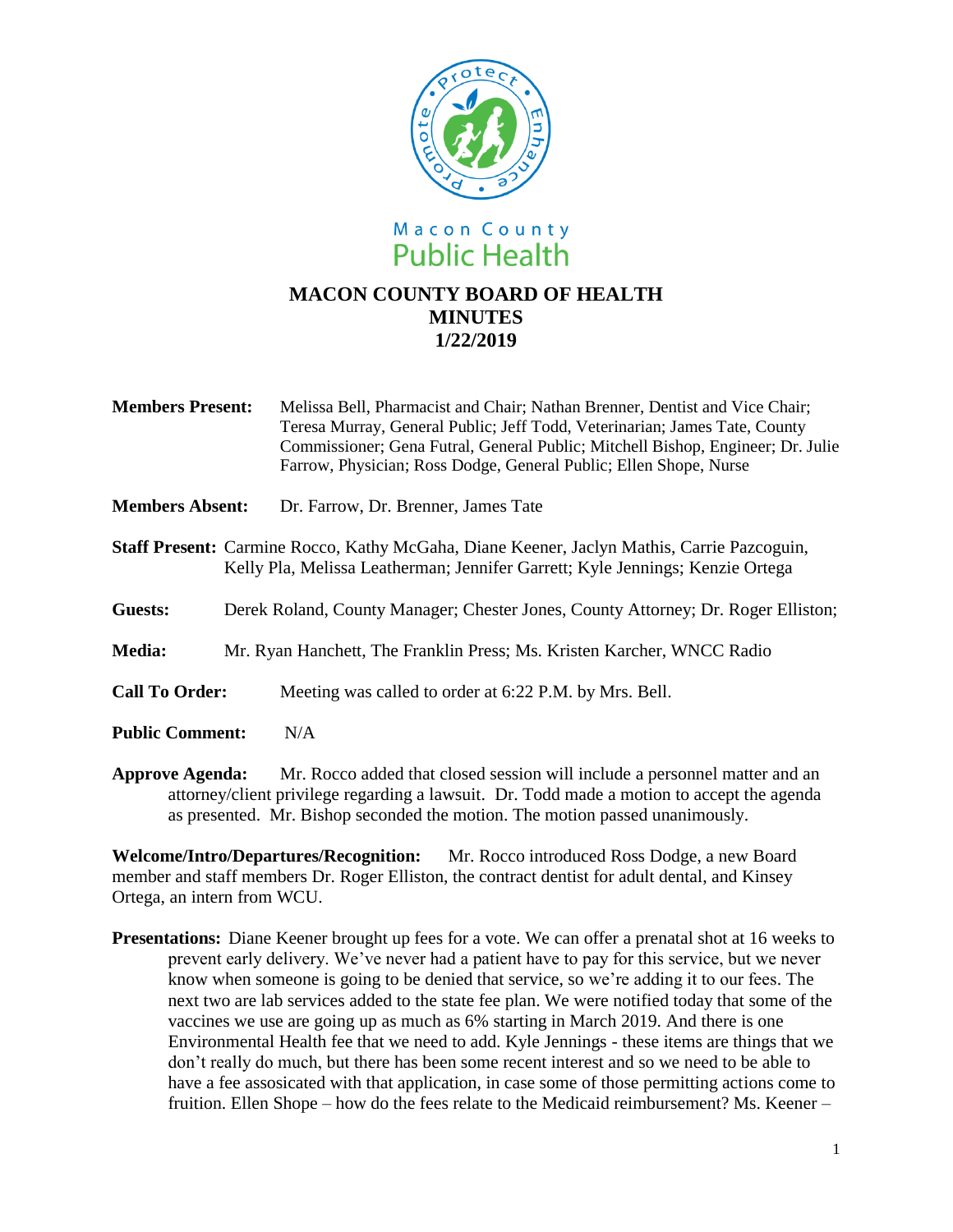lab fees - \$10 difference. Vaccines, we never mark up more than \$5 and we get full reimbursement for those. Dr. Todd- does \$5 cover ancilliary costs? Ms. Keener – we have a fee attached to cover that. Dr. Todd made a motion to accept the fees as presented, Gena Futral seconded the motion. The fees passed unanimously.

- **Approve Minutes of Previous Meeting:** Mr. Dodge made a motion to approve the minutes as presented. Dr. Todd seconded, the motion passed unanimously.
- **Old Business:** Melissa Leatherman provided some data about our Employee Health numbers and the type of services that we provide. The data shows increase in services since 2016. In July 2018, vaccines and lab services were offered free to employees and there is employee assistance program (EAP) as well. The employee health program has saved the county several thousand dollars by lowering insurance claims from doctor's offices and urgent care visits. The chronic disease program has increased in the last year. Employee Assistance Program has a behavioral counselor on board and offers 6 free visits. After 6 visits, the person would be referred to Appalachia Community Services if they still needed care. An employee can refer him or herself or if a supervisor thinks an employee is having issues, they can have the employee come see the behavioral counselor. Mrs. Leatherman discussed the services we are able to offer the 18 fireman who work in the county. If they approve this, services will begin on February  $1<sup>st</sup>$ . Dr. Todd motion to accept the addition of the 18 firefighters into the Employee Health Program, Mr. Bishop, seconded the motion, the motion passed unanimously.
- **New Business:** Mr. Rocco National Health Service Center Sites assist those healthcare facilites in providing services to individuals who otherwise couldn't afford it. Also allows those of us providing care to offer a loan repayment program in order to help recruit qualified staff. It requires that the MCPH sliding fee scale down to zero for all services offered. In some cases, there could be a large number of patients who could qualify for the zero fee. MCPH had 400 last year who would've qualified for that. Having federal loan repayment may be a way of recruiting dentists, doctors, etc. Would it cost us more on the service side or would it be more beneficial to have employees that we could retain with loan repayment? MCPH qualifies in all three Health Professional Shortage areas (Primary Care, Behavioral Health, and Dental) for designation. Gena Futral - Can we target a certain area, like dental, but not the others? Would need more research on the issue. Mr. Dodge motioned to research the possibility of certification for MCPH more, Dr. Todd seconded, the motion passed unanimously. Jennifer – WIC update – WIC could be affected by the federal shutdown. NC WIC received additional funding and can stay open through end of February, but money after that is questionable. We have other programs that receive federal money, but haven't heard about those yet. WIC is the one we're watching right now. Caseload in WIC is currently at 800. We have a threshold of 927, but we haven't been hitting that. WIC is now on a card instead of vouchers, helping to reduce some of the stigma involved with WIC. We're making an effort now to become more mobile, to easier recruit people.

## **Board Training and Information:**

**Discussion items:** Mr. Dodge – State got \$100K worth of Narcan, wondered if we had any idea if we have gotten any of that. Mr. Rocco – yes, we have received some and are working with community partners like Full Circle (Stephanie Almeida) to educate and dispense Narcan. It will also be distributed to the jails and with law enforcement.